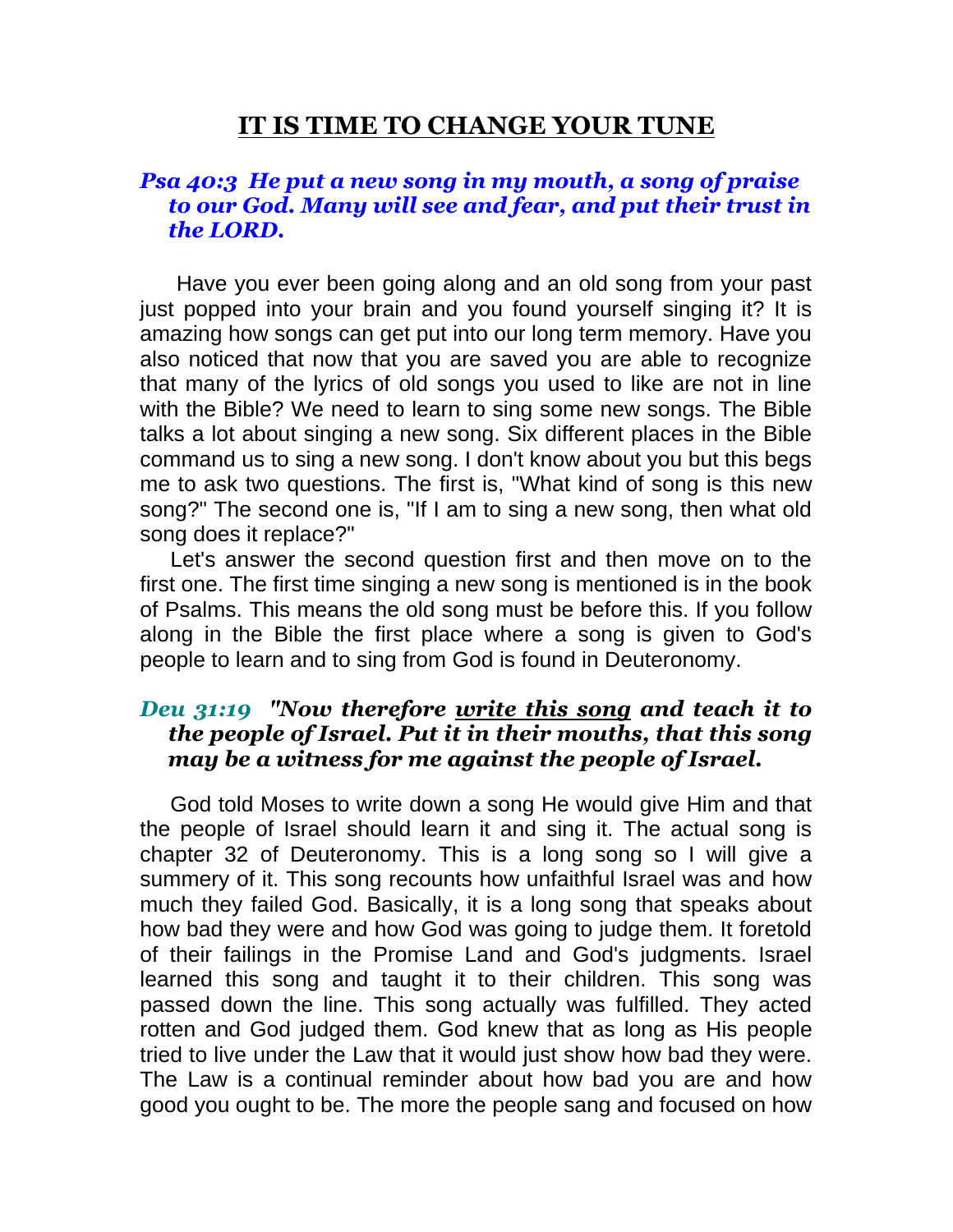bad they were they lived in line with that. God gave this old song in hopes the people would turn to His grace, but they didn't! Praise God that there was a better plan for us today than the Law. God had a plan of redemption in which not only our sins would be forgiven but we would receive a new heart and spirit with the desire and power to live holy. God had grace in store. With the coming of the new covenant God had a new song for us! God wants you to learn this new song! The old song under the Law recounts your sins, failings, and how sorry you are. It focuses on God judgment and wrath. Many people live under a system of works and sing the old song. Under the New Covenant God wants you to learn a new song. Now, that we have looked at the old song which was under the Law, lets look at the new song God wants us to sing. The Bible actually records some lyrics of the new song!

- *Rev 5:8 And when he had taken the book, the four beasts and four and twenty elders fell down before the Lamb, having every one of them harps, and golden vials full of odours, which are the prayers of saints.*
- *Rev 5:9 And they sung a new song, saying, Thou art worthy to take the book, and to open the seals thereof: for thou wast slain, and hast redeemed us to God by thy blood out of every kindred, and tongue, and people, and nation;*

#### *Rev 5:10 And hast made us unto our God kings and priests: and we shall reign on the earth.*

 This song is recorded in heaven. It is sung by the twenty-four elders. These elders represent both OT and NT people that were redeemed by faith in the Redeemer. People were saved in both the OT and NT by faith in the Redeemer. This song gives glory to Jesus Christ for redemption. **The new song is a redemption song!** It acknowledges what God has done in making His people kings and priests. It declares that we reign in Jesus Christ. This song really is a different tune than the old song under the Law! The old song spoke of how sorry we were. The new song speaks about how good God is and what He has done for us. It acknowledges what we have and are now because of the blood of Jesus!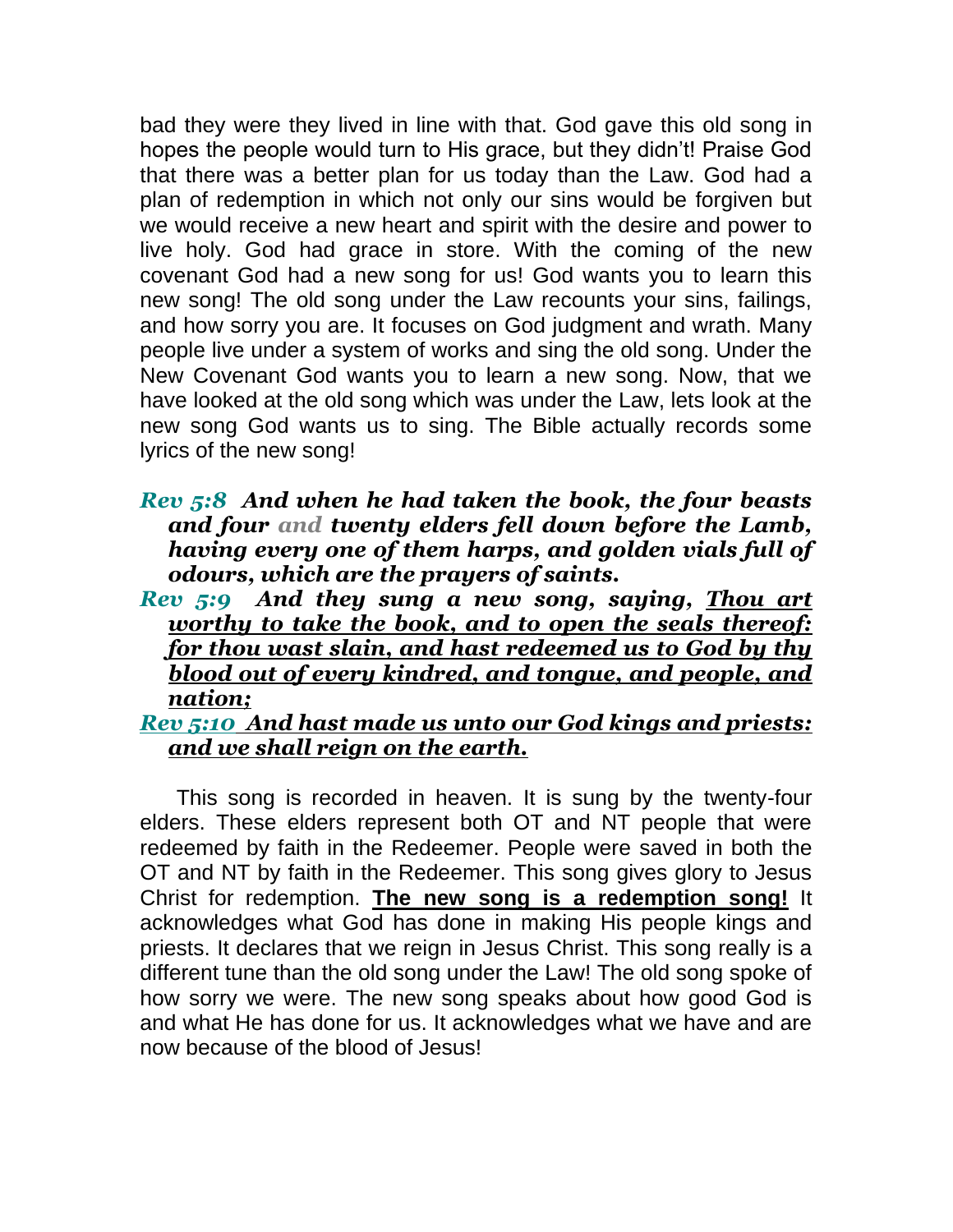# *Psa 96:1 O sing unto the LORD a new song: sing unto the LORD, all the earth.*

# *Psa 96:2 Sing unto the LORD, bless his name; shew forth his salvation from day to day.*

 Again the new song God has for us speaks about how good He is. It shows forth His salvation and all it includes. It praises God for righteousness, deliverance, wholeness, healing, and prosperity.

## *Psa 98:1 A Psalm. O sing unto the LORD a new song; for he hath done marvellous things: his right hand, and his holy arm, hath gotten him the victory.*

# *Psa 98:2 The LORD hath made known his salvation: his righteousness hath he openly shewed in the sight of the heathen.*

 God right hand speaks about Jesus and His redeeming power. This new songs speaks about victory in God and not defeat. This song speaks about being righteous in Christ and not a sorry old sinner.

#### *Psa 144:9 I will sing a new song unto thee, O God: upon a psaltery and an instrument of ten strings will I sing praises unto thee.*

### *Psa 144:10 It is he that giveth salvation unto kings: who delivereth David his servant from the hurtful sword.*

 We are now the kings who have received salvation! We need to learn this new song. Unfortunately many have the old song of defeat ingrained into their minds and hearts. Many people seem to dwell and recount their failings and sins. They dwell on the failure of the past. They sing a negative view of God and themselves. They have a negative tune. Well it is time to change your tune! God does not want you to sing that old tune anymore. It is time to turn the blues into praises! He wants you to start to learn and sing His new song of redemption and grace.

## *Phm 1:6 I pray that your participation in the faith may become effective through knowing every good thing that is in us for the glory of Christ.*